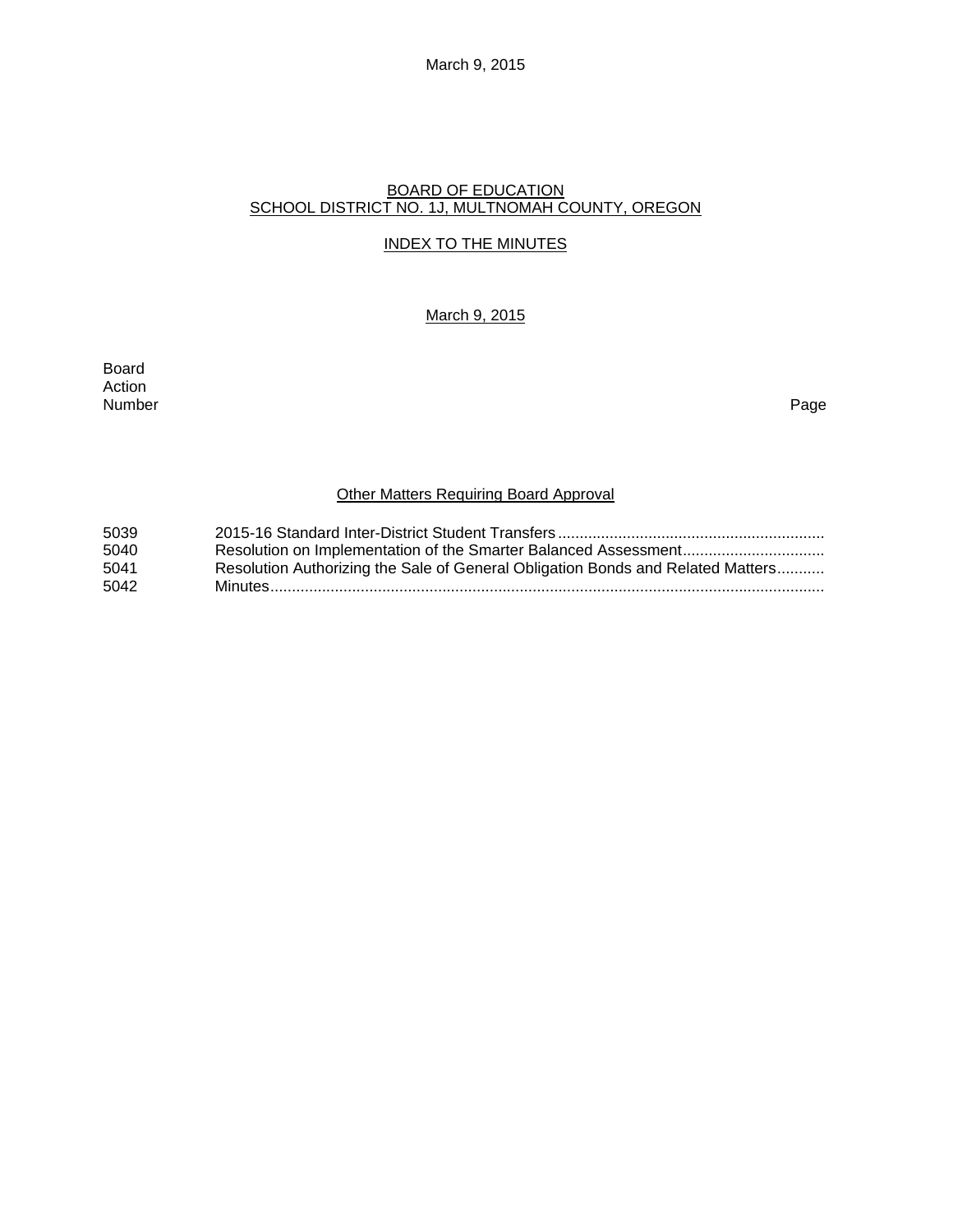### March 9, 2015

### Other Matters Requiring Board Action

The Superintendent RECOMMENDED adoption of the following items:

Numbers 5039 through 5042

During the meeting of the Whole, Director Knowles moved and Director Morton seconded the motion to adopt Resolution 5039. The motion was put to a voice vote and passed unanimously (yes-7, no-0; with Student Representative Jayaswal absent).

Director Koehler moved and Director Buel seconded the motion to amend Resolution 5040 by adding the following sentence to the end of Resolution 1e: "The Board directs the Superintendent to request the State of Oregon pilot, this school year, a valid random statistical sample of the SBA test in lieu of the existing testing regime." The motion was put to a voice vote and passed by a vote of 6-1 (yes-6, no-1 [Belisle], with Student Representative Jayaswal absent).

Director Buel moved to strike the first sentence in Recital F of Resolution 5040. Receiving no second, the motion failed.

Director Buel moved and Director Koehler seconded the motion to strike Resolution 1b in Resolution 5040. The motion was put to a voice vote and failed by a vote of 1-6 (yes-1 [Buel], no-6, with Student Representative Jayaswal absent).

Director Buel moved to strike Resolution 3c from Resolution 5040. Receiving no second, the motion failed.

Director Buel moved and Director Koehler seconded the motion to add the following language to Resolution 3d in Resolution 5040: "Bring forth a comprehensive report to the school board by July 21, 2015, concerning our district's response to the Smarter Balanced testing. The report should outline the following at a minimum:

- Implementation steps which were taken to administer the tests.
- An appraisal of the impact of the testing on children, teachers and other staff members.
- An estimate of the time taken by various administrators and teachers in preparing for Smarter Balanced.
- An estimate of the money spent on delivering the test, including an approximation of district and building administrative costs.
- A full report on opt out numbers by school and their effect on the state report cards.
- Preparation for this report shall be conducted in a manner which attempts to be unbiased and includes positive as well as negative aspects of the Smarter Balanced testing. Preparation for the report should include school visits, and confidential interviews of teachers, students, parents and administrators, as well as a review of the literature surrounding high-stakes testing and common core.

The motion was put to a voice vote and failed by a vote of 2-5 (yes-2 [Koehler, Buel], no-5, with Student Representative Jayaswal absent.

Director Buel moved to add the following language to the end of Recital G in Resolution 5040: "or any inequities which violate our Equity Policy." Receiving no second, the motion failed.

During the meeting of the Whole, Director Regan moved and Director Morton seconded the motion to adopt Resolution 5040 as amended. The motion was put to a voice vote and passed by a vote of 5-2 (yes-5, no-2 [Buel, Belisle], with Student Representative Jayaswal absent).

Director Belisle moved and Director Morton seconded the motion to adopt Resolutions 5041 and 5042. The motion was put to a voice vote and passed unanimously (yes-7, no-1, with Student Representative Jayaswal absent).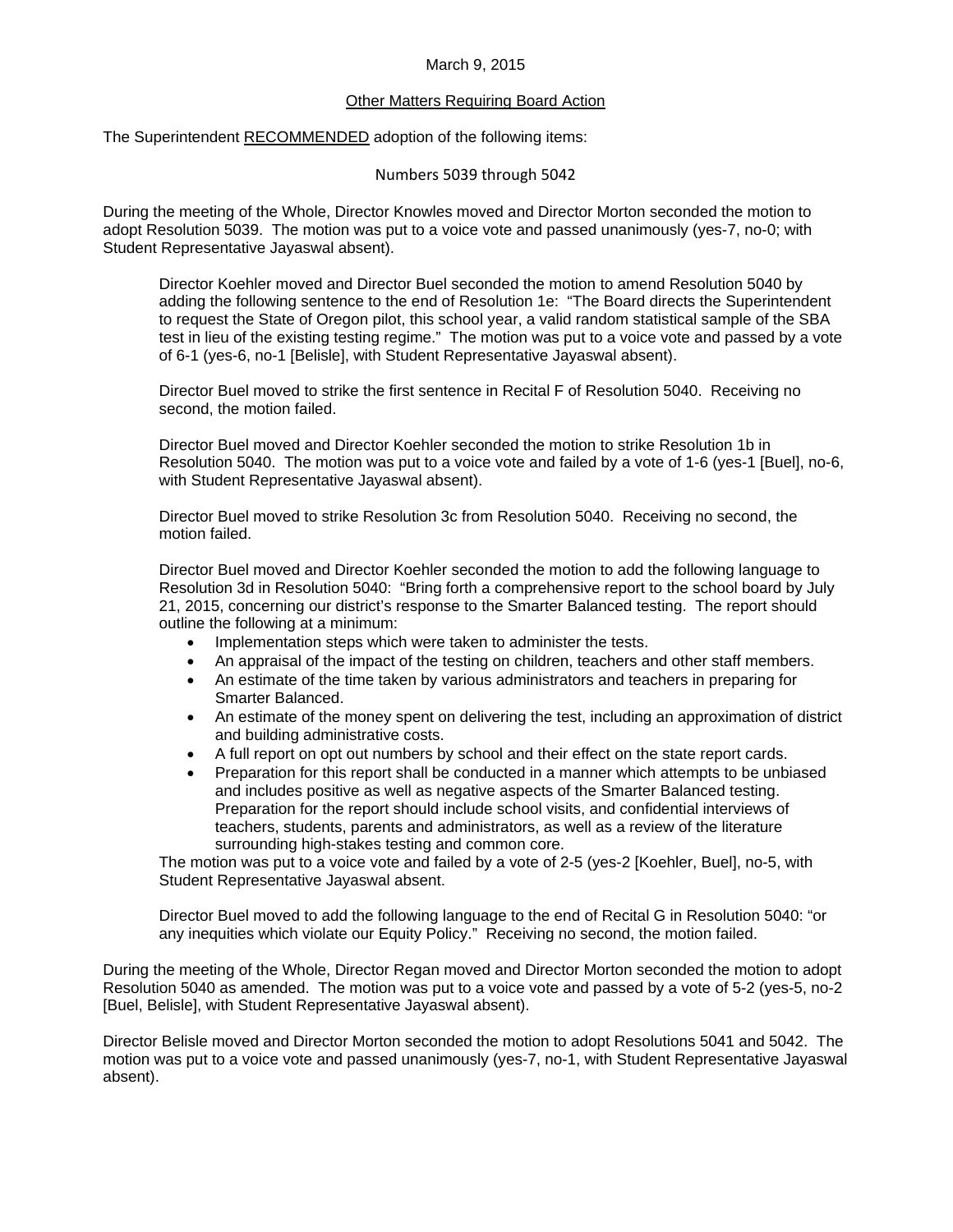## **RESOLUTION No. 5039**

## 2015-16 Standard Inter-District Student Transfers

## **RECITALS**

- A. State law requires district school boards to decide each year whether to participate in the standard interdistrict transfer process, including:
	- 1. The maximum number of resident students, if any, who will be released to schools in other district
	- 2. The maximum number of non-resident students, if any, who will be released to enroll in district schools
	- 3. The priorities that will apply in a random lottery, in the event that there are more requests than maximum number of slots for releases or approvals.
- B. Of the more than 800 non-resident students attending PPS schools this year who are subject to standard interdistrict transfer rules, approximately 300 will need to obtain permission from their resident districts and PPS in order to remain enrolled in 2015-16. The remaining students received permission last year, so do not need to seek permission again.
- C. Over the past three years, more than 500 PPS resident students have transferred to other school districts, either through the Open Enrollment procedure, or through the standard interdistrict procedure. Those students do not have to seek permission from PPS to remain enrolled in other districts, but newly transferring students do need to seek approval through Open Enrollment or the standard interdistrict procedure. For the 2015-16 school year, Superintendent Smith recommends the School Board set an initial level of 300 standard interdistrict transfer slots for new approvals of non-resident students to PPS schools. In accordance with state law, that number may be revised at a later time so long as there are no pending applications.
- D. Additionally, the superintendent recommends that PPS allow up to 50 resident students to enroll in other districts beginning in the 2015-16 school year.
- E. If there are more applicants than space, lottery priority will be given to students requesting schools where they are currently enrolled and for students with an older brother or sister who will attend that school next year. Random lottery numbers will be used as tie-breakers as needed.
- F. Standard interdistrict lottery approvals into PPS will remain in effect through the highest grade of the approved school. Once a student reaches the highest grade, he/she will have to apply to attend a different PPS school the following year.
- G. Superintendent Smith directs staff to develop timelines and procedures to assist families with successfully participating in the standard interdistrict transfer request process, and to draft revisions to existing enrollment and transfer policies for approval by the school board.

.

# **RESOLUTION**

1. The Board of Directors for Portland Public Schools accepts the Superintendent's recommendation to open 300 slots for non-resident students to transfer into PPS and for 50 students to transfer out to other districts for the 2015-16 school year through the standard interdistrict transfer process.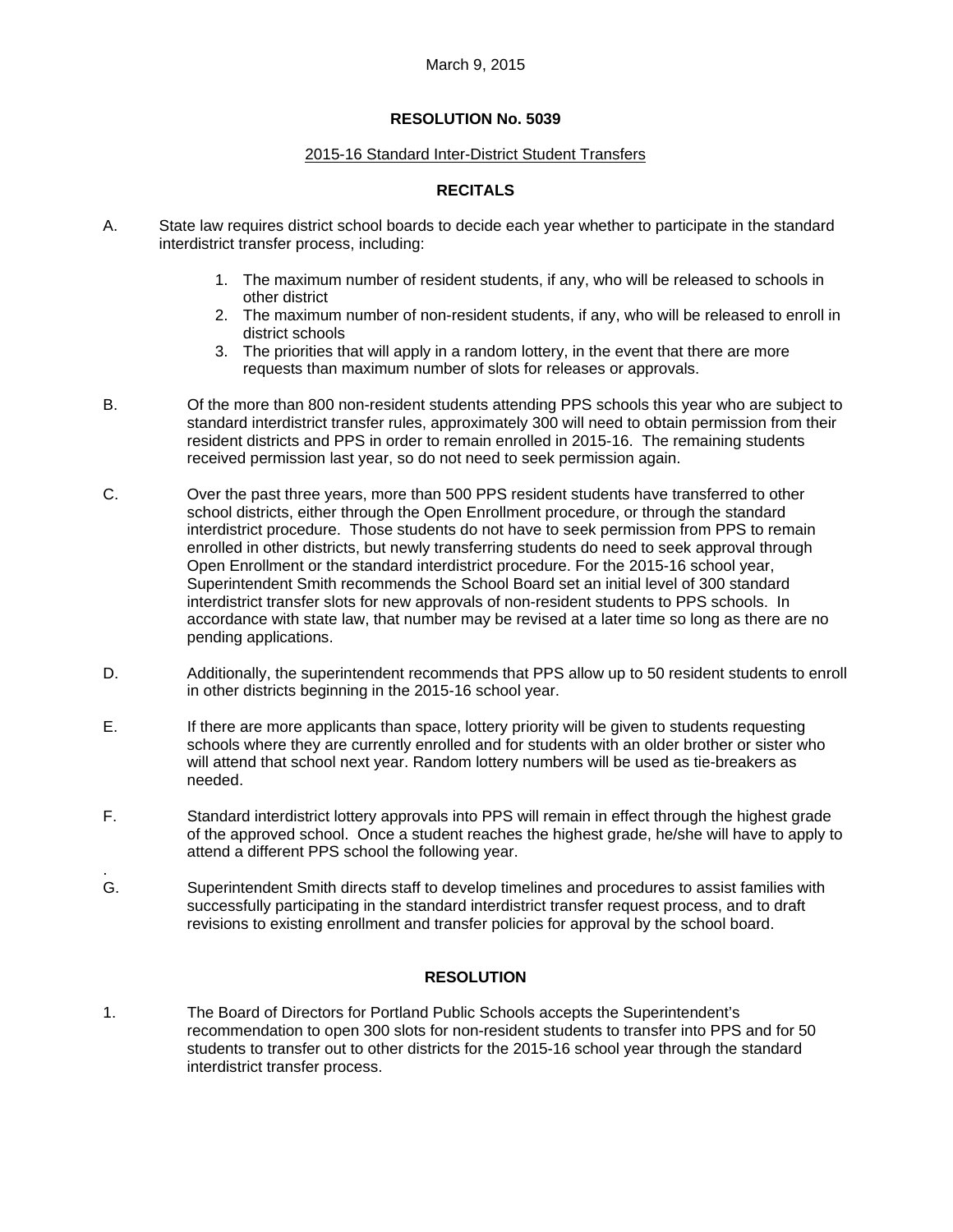- 2. The Board directs the Superintendent and her delegates to allocate slots by school and grade level, and to follow these priorities in the event of more applicants than space:
	- Prioritize students currently enrolled in a school over new students
	- Prioritize new students with co-enrolled siblings over new students without co-enrolled siblings
- 3. The Board accepts the Superintendent's recommendation that interdistrict transfer agreements into PPS will remain in effect through the highest grade of the approved school.
- 4. The Board directs the Superintendent and her delegates to draft policy changes for school board approval, adjust administrative directives and procedures in compliance with HB 2747 and 4007 and report back to the board on the results of the 2015-16 transfer process prior to the 2016-17 transfer cycle.

*H. Adair*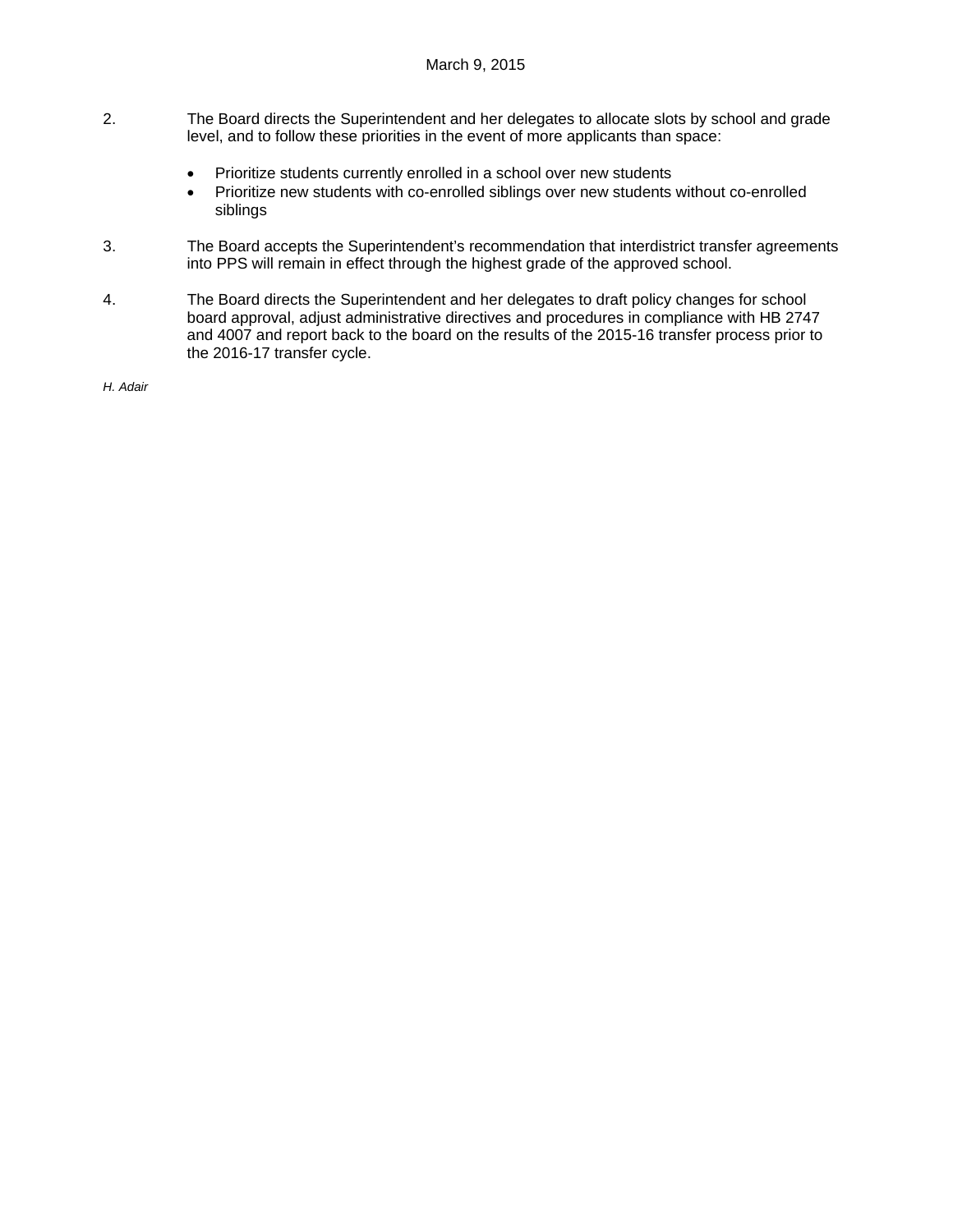# **RESOLUTION No. 5040**

## Resolution on Implementation of the Smarter Balanced Assessment

## **RECITALS**

- A. On July 22, 2014, the Board of Education passed Resolution 4943 expressing concerns regarding the State's implementation of the Smarter Balanced Assessment (SBA).
- B. The Oregon Department of Education has continued to move forward with the statewide implementation of Smarter Balanced Assessment this spring with testing scheduled to occur March 10, 2015 through June 5, 2015.
- C. A State workgroup, along with Nancy Golden, Oregon's Chief Education Officer, is proposing to delay any sanctions to districts and schools due to Smarter Balanced results and calls for a reduced role of summative standardized testing in our children's education. These recommendations are in alignment with our July 2014 resolution. There are also promising discussions at the Federal level about reducing the use of "highstakes" testing.
- D. The PPS Assessment Advisory Committee convened this year to conduct a comprehensive review of all types of assessment conducted in PPS. This Committee includes classroom teachers, building administrators and Office of Teaching and Learning staff as well as nationally-recognized assessment expert Dr. Rick Stiggins as a volunteer advisor to the committee.
- E. To prepare for the implementation of the SBA for spring of 2015, Portland Public Schools has:
	- 1. Added 64 mobile computer labs to 60 schools to ensure each school has the equipment needed for the assessment
	- 2. Provided professional development including assessment training for principals, test coordinators, and teachers.
	- 3. Provided scheduling and technical support for building administrators
	- 4. Conducted multiple presentations to PTAs/site councils across the district.
- F. The Portland Public Schools Board continues to support the elimination of the multiple-choice OAKS and moving toward a more challenging, summative assessment that is just one part of an overall program of assessment for learning. We are opposed to "high-stakes" or "punitive" state or federal mandated summative assessments.
- G. The Board continues to be concerned by the 7 to 8 1/2 hours of class time that students in grades 3-8 and 11 will spend taking the SBA, the lack of opportunity for school districts or students to review test results, as well as the potential negative impact on schools and students as a result of any state imposed sanctions or labels based on test results.
- H. The Portland Public Schools Board would like to recognize the work of staff in schools and central office for their hard work during the transition, as well as the students and families for their patience during transition and urge them to communicate concerns to the State around the SBA.

## **RESOLUTION**

- 1. The Portland Public Schools Board of Education calls on the State of Oregon to:
	- a. Reduce the length of the Smarter Balanced Assessment.
	- b. Provide constructive guidance for schools and students regarding the SBA results, including feedback that will enable students to learn from the test results.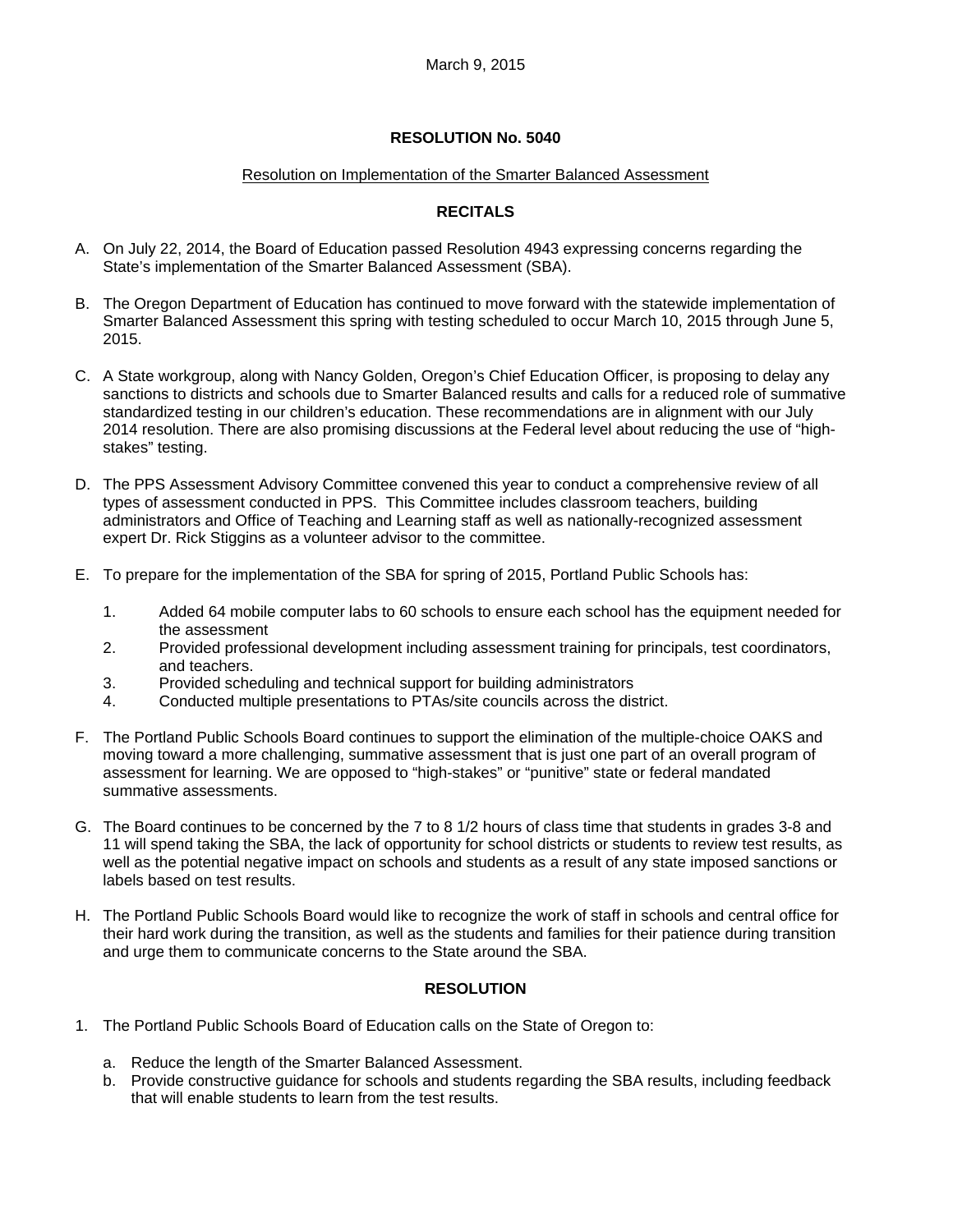### March 9, 2015

- c. Provide a report on first year of SBA implementation, including costs and time spent testing, lessons learned, reliability and validity, and an explanation of how the results will be used.
- d. Develop a plan for how to support districts with families opting out of SBA and the negative impact on school report cards, and consider not counting students who have opted out as part of the cohort.
- e. Support the option presented by the National Education Association of moving from testing every student grades 3-8 and 11 to using a sampling of students to gather the same data. The Board directs the Superintendent to request the State of Oregon to pilot, this school year, a valid random statistical sample of the SBA test in lieu of the existing testing regime.
- 2. The Portland Public Schools Board supports the State workgroup's vision to reduce the role of summative standardized testing and develop a greater focus on in-class, teacher/student driven assessments.
- 3. The Portland Public Schools Board directs the Superintendent to:
	- a. Provide balanced information to families about the Smarter Balanced Assessment, including how families can provide feedback to decision makers at the State and Federal levels.
	- b. Ensure that administrators and teachers are communicating to students and families that while this is a more challenging test, lower scores than those on OAKS do not mean students or schools have "failed."
	- c. Ensure that time spent on test preparation is limited to getting oriented to the testing interface rather than extensive practicing or preparing for test content.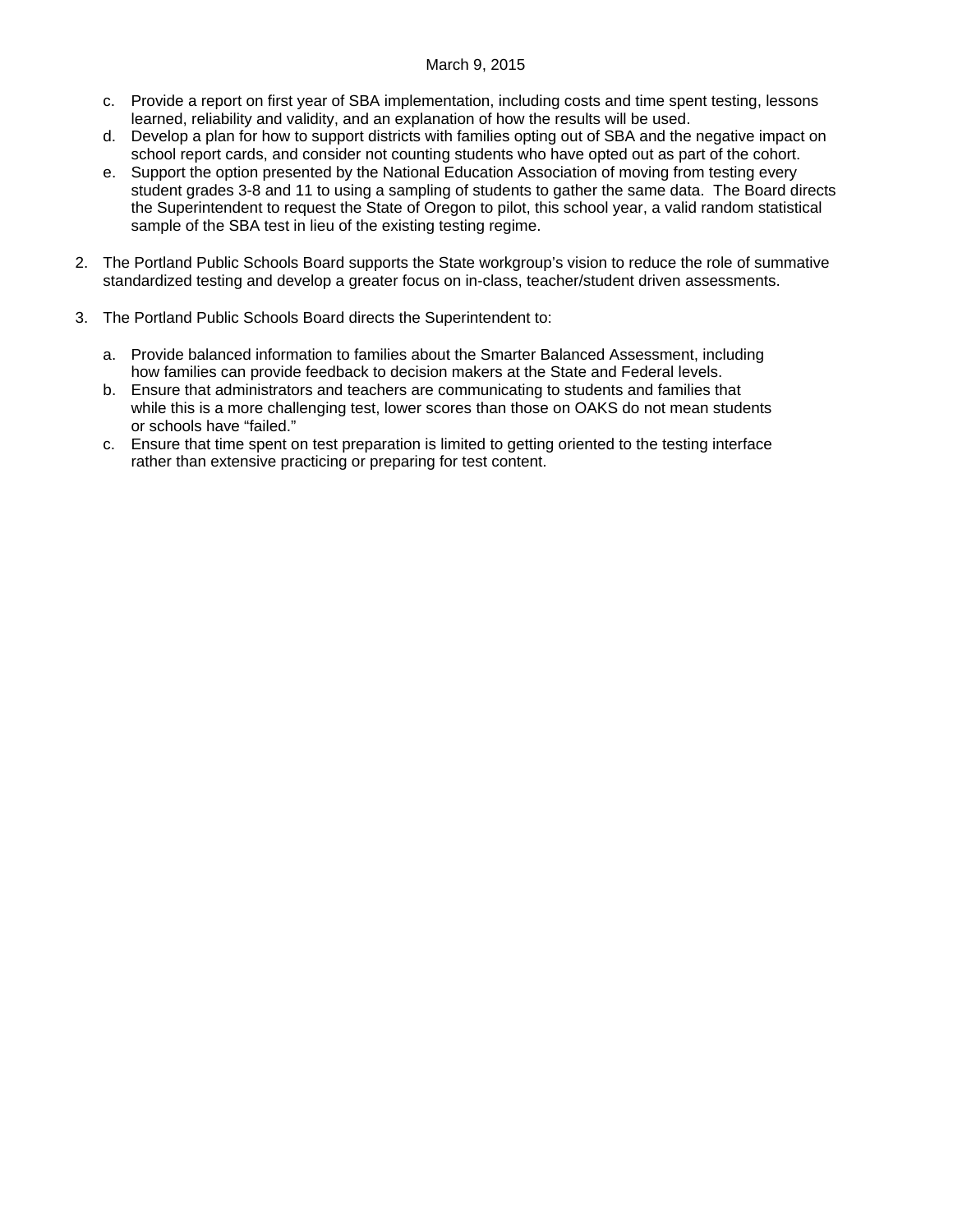## **RESOLUTION No. 5041**

## Resolution Authorizing the Sale of General Obligation Bonds and Related Matters

## **RECITALS**

- A. The Board of Directors of Portland Public Schools, Multnomah County, Oregon also known as Multnomah County School District 1J ("PPS" or the "District") is committed to maintaining and preserving the useful life of its school buildings.
- B. PPS understands that its schools are the property and pride of all citizens of Portland, and are strong anchors needed for livable neighborhoods.
- C. The average age of PPS school buildings is 67 years old and they have received only minimal updates over time.
- D. PPS recognizes that the condition of its facilities has a direct impact on the ability of teachers to teach and students to learn and succeed.
- E. Due to inadequate state funding for schools, PPS has prioritized use of General Fund money for its core educational mission, resulting in deferral of major maintenance on its facilities, leading to secondary damage and increased facility costs.
- F. At meetings in June and August, 2012, the Board of Education ("Board") determined that it would be appropriate to seek voter approval in November, 2012, for general obligation bonds to finance a program of capital investments in PPS schools that includes:
	- the full modernization or replacement of three high schools identified using high seismic risk and the need for major access upgrades as priority criteria;
	- the full modernization or replacement of Faubion School in partnership with Concordia University;
	- seismic and other building improvements: including seismic strengthening, replacement and seismically bracing roofs, roof replacements and accessibility improvements at a number of district schools;
	- educational facility improvements to improve grades 6-8 science classrooms with sinks and electrical outlets at as many as 39 schools;
	- repayment of \$45 million of existing capital debt; and
	- master planning the high school campuses not impacted by the major investment described above.
- G. In November of 2012 the voters of the District authorized PPS to issue up to \$482 million of general obligation bonds (the "2012 Bond Election") to improve schools with 67% of voters supporting this capital investment program.
- H. The Board adopted Resolution No. 4745 on April 1, 2013 to authorize the issuance of up to \$165 million in principal amount of general obligation bonds under the 2012 Bond Election.
- I. On May 1, 2013 the District issued \$144,840,000 in general obligation bonds pursuant to the authority of the 2012 Bond Election and Resolution No. 4745, leaving \$337,160,000 of authority under the 2012 Bond Election and \$20,160,000 of authority under Resolution No. 4745.
- J. It is now desirable to authorize the sale of additional general obligation bonds under the 2012 Bond Election in a principal amount up to \$275 million to fund capital improvement work in PPS schools.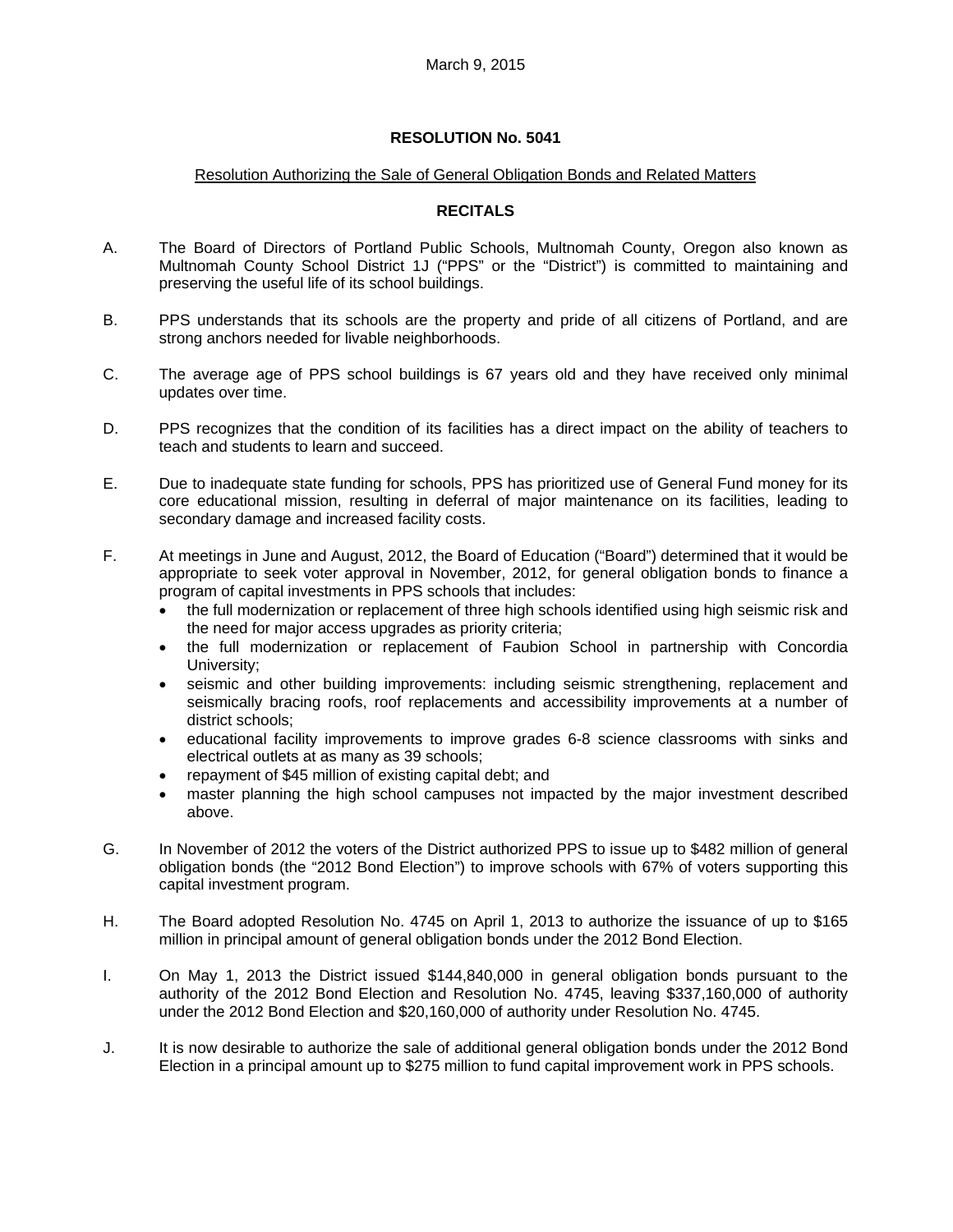# **RESOLUTION**

- 1. The Board hereby authorizes the issuance and sale of up to \$275 million in principal amount of general obligation bonds to pay for capital costs that are described in the ballot measure for the 2012 Bond Election (the "Capital Costs") and costs related to the general obligation bonds authorized by this resolution (the "Bonds").
- 2. The District's Chief Financial Officer or the person designated by the Chief Financial Officer to act under this resolution (each of whom is referred to in this resolution as a "District Official") may, on behalf of the District and without further action by the Board:
	- a. Sell and issue the Bonds in one or more series.
	- b. Participate in the preparation of, authorize the distribution of, and deem final any official statement or other disclosure documents relating to each series of the Bonds.
	- c. Establish the form, final principal amount, maturity schedule, interest rates, sale prices and discount, prepayment terms, payment terms and dates, and other terms of each series of Bonds.
	- d. Execute and deliver a bond declaration for each series of Bonds. The bond declaration for each series may specify the terms under which the series is issued, and may contain covenants for the benefit of Bond owners and any providers of credit enhancement for the Bonds.
	- e. Publish a notice of sale, receive bids and award the sale of each series of Bonds to the bidder complying with the notice and offering the most favorable terms to the District, or select one or more underwriters, commercial banks or other investors and negotiate the sale of any series of the Bonds with those underwriters, commercial banks or investors.
	- f. Undertake to provide continuing disclosure for each series of Bonds in accordance with Rule 15c2-12 of the United States Securities and Exchange Commission.
	- g. Apply for ratings for each series of Bonds, determine whether to purchase municipal bond insurance or obtain other forms of credit enhancement (such as the Oregon School Bond Guaranty Program) for each series of Bonds, enter into agreements with the providers of credit enhancement, and execute and deliver related documents.
	- h. Appoint paying agents and other service providers for the Bonds and negotiate the terms of and execute agreements with those service providers.
	- i. Determine whether each series of Bonds will bear interest that is excludable from gross income under the Internal Revenue Code of 1986, as amended, or is includable in gross income under that code. If a series bears interest that is excludable from gross income under that code, the District Official may enter into covenants to maintain the excludability of interest on that series of the Bonds from gross income.
	- j. If permitted by federal law, issue any series of Bonds as taxable bonds that are eligible for federal interest subsidies or tax credits, and enter into related covenants.
	- k. Sell and issue one or more series of the Bonds to provide interim financing for Capital Costs, enter into lines of credit or similar documents which permit the District to draw Bond proceeds over time, and issue Bonds to refund the Bonds that provide interim financing for the Capital Costs. Refunding Bonds described in this Section 2.0 to refund Bonds shall not be subject to the limit in Section 1 on the principal amount of Bonds that are issued to pay for Capital Costs.